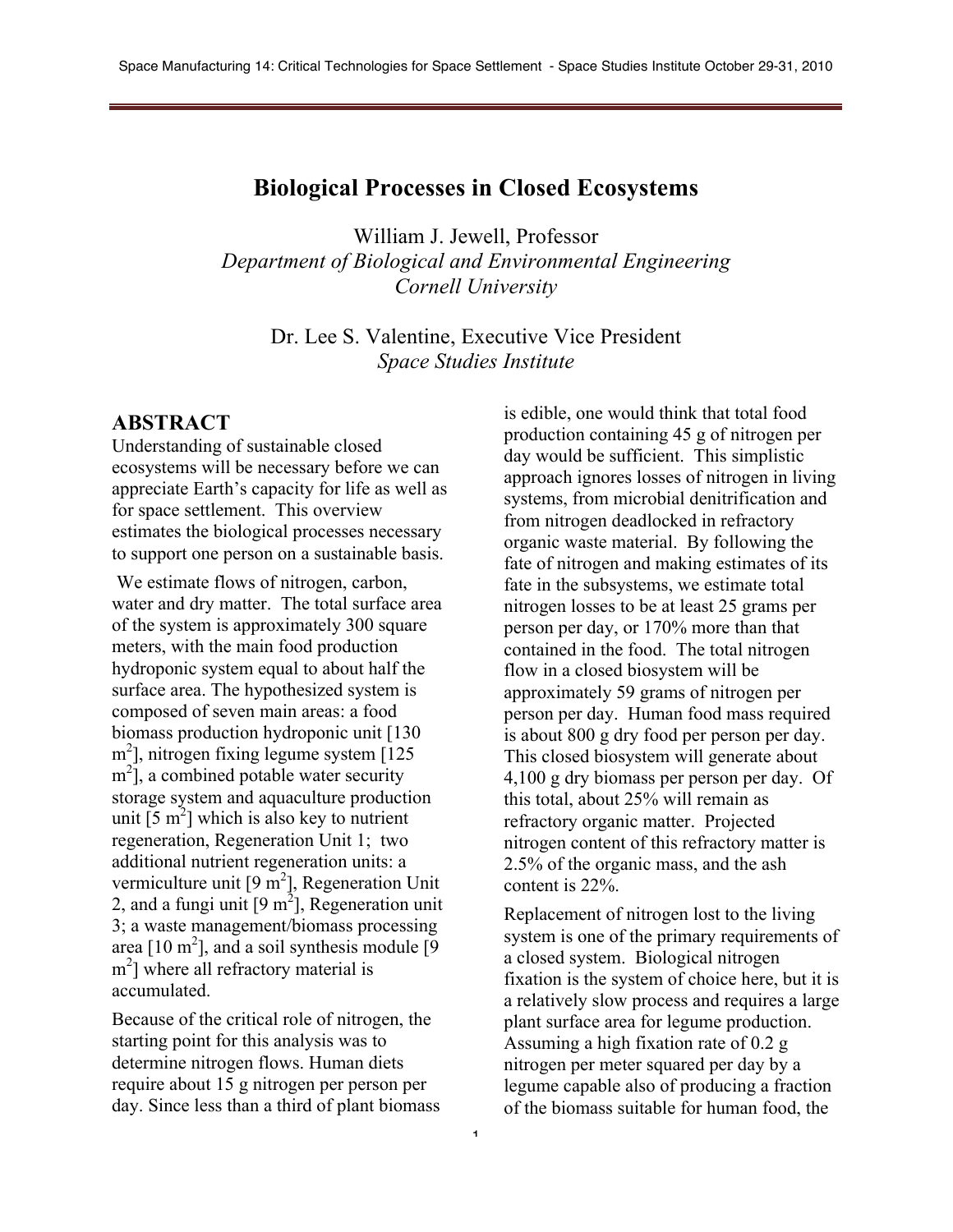surface area of this section is about the same as the food production hydroponic system.

The primary engineering trades between biological and physicochemical processes are in nitrogen fixation, and in oxidation of refractory organic material or "deadlocked" material. Approximately 80% of the lost nitrogen is in the refractory material. Treating less than two liters per day of humus could release nutrients and substantially reduce the need for biological nitrogen fixation. Conversely, generation of refractory organics would allow soil synthesis, a potentially positive result. Total dry matter soil synthesis rates are about 1.1

# **INTRODUCTION**

The requirements for a closed environment life support system are clean air, clean water, nutritious food, at minimum complete nutritional requirements, at best, optimal nutritional requirements, and complete waste recycling. A fully closed system requires plants for primary production, and must have efficient waste reprocessing. Those are big steps. Biology is helpful since organisms are self-regulating within wide parameters. A fully closed system is economically desirable for any inhabited off Earth structure with a design life more than five years.

A completely closed life-support system is a system of subsystems. The subsystems must be optimized to maximize overall system performance, not to optimize subsystem performance. For example, it is possible to grow sufficient wheat for one person in 25 m², but that requires an unrealistic degree of control over the nutrient solution. Furthermore, wheat is not an optimal human nutrient.

Like any mature engineered system, a closed system will require iterative development. Time will be required for design, test; redesign and retest. The ability to evaluate

kg per day containing 78% organic matter, with the organic matter containing 2.5% nitrogen. If this refractory biomass were mixed with regolith to produce a rich topsoil-like material at 3% organic matter content, the system could generate 10 metric tons of dry topsoil per year. At a soil depth of fifteen cm, the rate of soil synthesis would be 45 square meters per year. In three years the synthesized soil production area would yield a soil area sufficient for a large fraction of food production. Alternatively, deadlocked material could be used to produce fuel, biochemicals, structural and aesthetic materials

many design options quickly will allow earliest success.

A closed system must be robust. Redundant systems of different design for functions are desirable. The system requires adequate margin, that implies a larger atmosphere mass, larger water cache, and a food cache.

The system should be designed for minimum cost. Commercial off-the-shelf equipment should be used where possible to minimize cost and maximize reliability. Ideally, most of the manufactured mass could come from Home Depot.

Gravity, either natural or artificial, is highly desirable. Gravity allows the use of off-theshelf pumps to circulate water, enables air circulation by convection, and allows easy separation of liquid and gas phases. Gravity obviates the need to filter air for particulates.

Full-time solar illumination is highly desirable. It minimizes the electrical power requirement for plant growth. Therefore, settlement location should be chosen carefully. By this criterion, free space settlements would be preferred to settlements on planetary surfaces.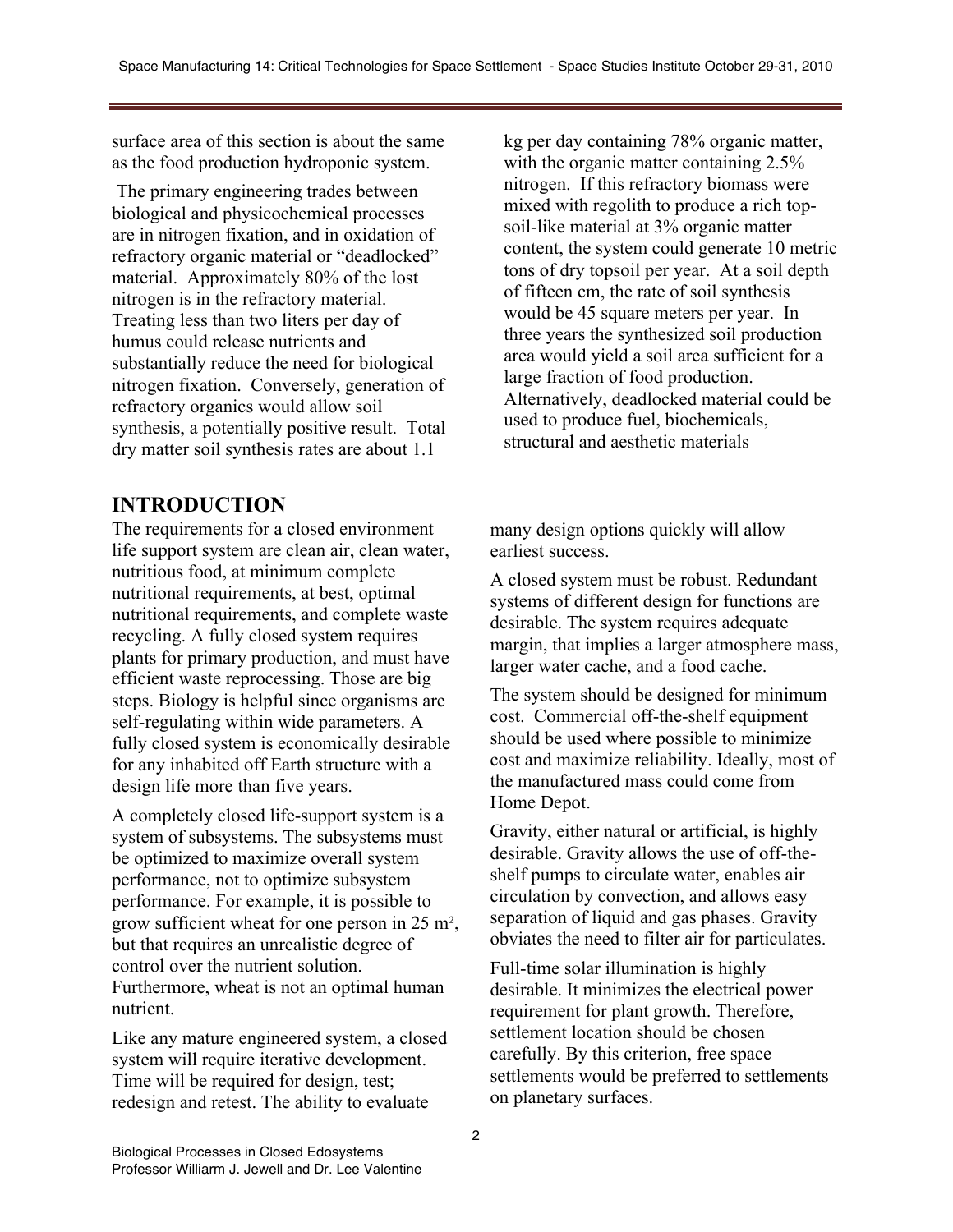Inefficient closed systems are easy, an example is the whole Earth biosphere, or an Ecosphere, available by mail order. Both are energetically and materially inefficient. Both have very high light flux per unit biomass, and both have an enormous ratio of air, water and soil to biomass.

A satisfactory closed environment life support system for space settlement should require less than 5 tons of air, 5 tons of water, 5 tons of biomass and 20 kW of energy, in the form of solar illumination plus electricity, per person. This paper summarizes a first order approach to estimate requirements to support a single person in a closed system controlled by biological processes. The results emphasize the magnitude of the challenges in developing compact, sustainable closed systems.

Long term space flight forces us to consider human requirements in nearly completely closed systems, that is, truly sustainable cycles minus in situ resources such as water, carbon, nitrogen, trace elements and energy. Superimposed on this problem is the need to make the systems as small and as efficient as possible using minimum energy to drive the system. For those of us trained in biological processes and Earth systems, we assume that this means understanding and optimizing biological processes with minor inputs from chemical and physical operations.

It should be obvious that the closer one gets to defining and developing a feasible closed system for human settlement of space, the closer we will be to understanding how to make the Earth a sustainable system as well.

### **APPROACH**

In order to estimate closed biosystem sizes and productivity, human caloric and nitrogen requirements were estimated, then nitrogen and water flows to support these requirements were quantified. We assumed that solar energy would not be limiting and that gravity

would be necessary. We projected the fate of these materials over a long period, and the implications of these results. We discuss the possible need for physicochemical processes. All estimates are for one adult male with dietary energy requirements of 3,500 kcal per day, an energy to mass ratio in food of 4.5 cal/g dry matter, and the majority of the biomass containing an average nitrogen content of 2.2% of the dry matter and carbon content equal to 40% of the dry mass. The closed sustainable system is composed of four main sub-systems and twenty separate processes.

### **BACKGROUND**

The most ambitious attempt to define a sustainable closed systems to date was Biosphere 2, a  $16,000 \text{ m}^2$ , seven biome system with 20 tons of living material meant to support eight adults – sustainably for 100 years [Eckart 1995]. The Biosphere 2 area provision of 2,000 square meters per person contrasts to 2 to 10 square meters suggested as the minimum in the simpler Bios-2 system developed by Russian scientists, and the 10+ square meters suggested in Eckart's excellent 1995 summary "Spaceflight Life Support and Biospherics." All those systems had significant undefined components and they are far removed from being completely sustainable closed systems for long-term human habitation.

These two Earth-based approaches to define what ecosystems humans are using on Earth can be contrasted to the above minimum closed system estimates. We note that much recent work on the carrying capacity of Earth calculates a cropland area requirement of around 2,000 meters squared per person to support a vegan diet and ten times this for meat eaters. The Ecological Footprint is an effort to calculate the surface area of Earth that is required by various lifestyles. The energy intensive U.S. society requires 100,000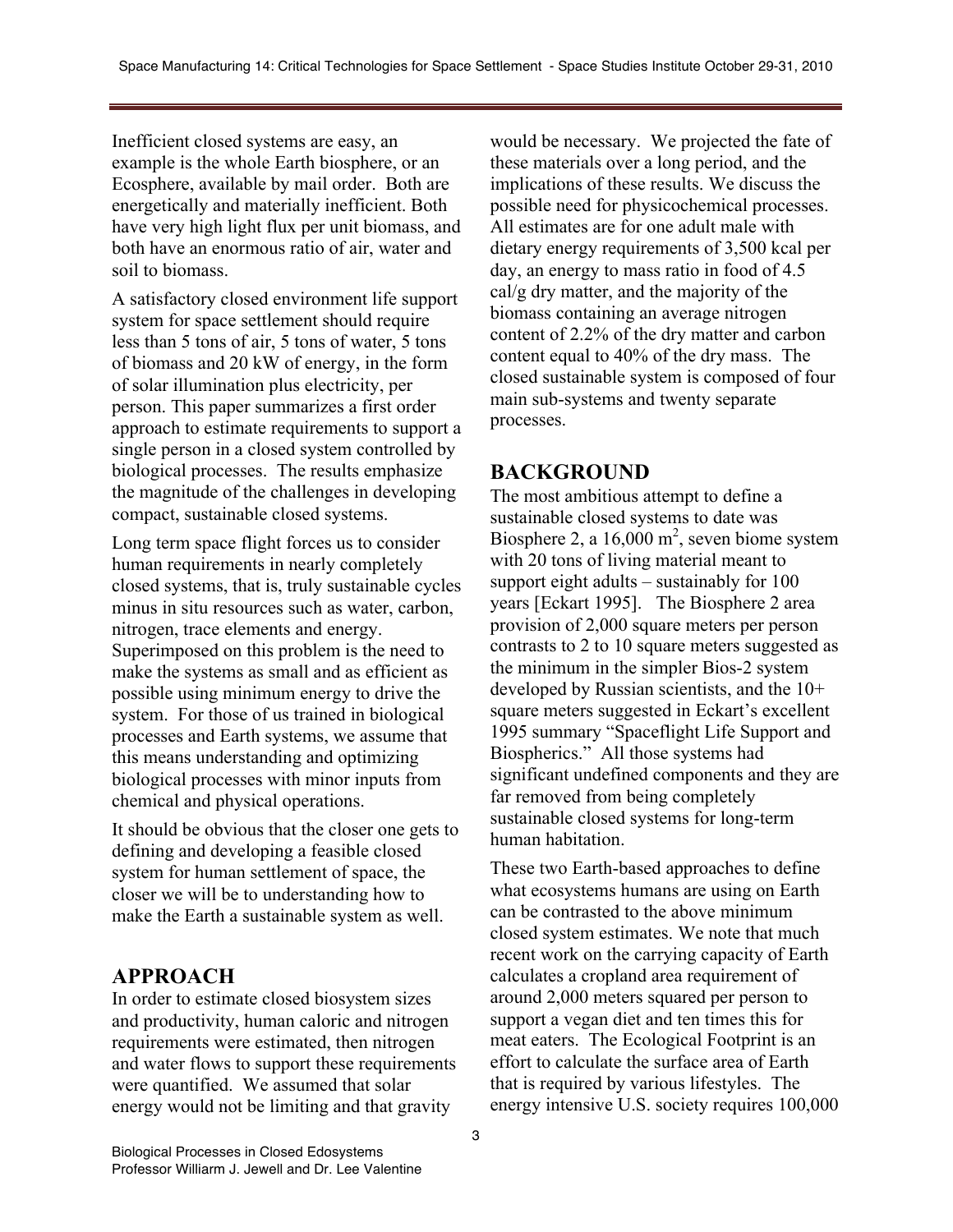$m<sup>2</sup>$  of ecologically active land area to live sustainably, whereas more limited lifestyles have requirements ten times less. These provide an interesting contrast to the minimal closed system requirements for human habitation stated above which are nearly equal in the case of Biosphere 2, but over 100 times greater than those for minimal closed system needs.

## **HYPOTHESIZED SYSTEM**

The flow of materials in the proposed closed ecosystem emphasizes a number of important concepts – many that differ from all other closed ecosystems work. First, emphasis on waste treatment should not focus on traditional pollution control that attempts to convert all materials to the most oxidized forms, such as with aerobic composting, without regard to energy consumption and adverse residue generation. Instead, the main focus of waste treatment in a closed system should be on recycling nutrients to higher value products. This should be done in a minimum energy-consuming manner, and energy production should be emphasized as long as nutrients are not destroyed nor toxins generated.

Second, human water needs are very much secondary to plant requirements, so the emphasis in the water cycle must be on food production requirements, not potable water for drinking.

Third, the main sink of nutrients and carbon into non-biologically recyclable materials is the overriding challenge in defining the requirements of a closed system. This loss of materials in continuing cycles is sometimes referred to as "deadlocked" material. Emphasis on these closed systems needs to consider a quantitative definition of the fraction of material tied up in this fashion – including rate of formation, characteristics, and quantities. After a quantitative definition

of refractory formation is obtained, efforts need to be made to convert this negative characteristic into a positive. For example, allowing this sink to accumulate organic carbon and nutrients is the Earth's soil manufacturing process. Mixing this accumulated material with regolith may be the soil generation step required to establish the wide range of food production systems for long term success of closed systems in space settlements.

Fourth, the material balances for water, carbon and nutrients in a closed biological system suggest that the most important design limiting factor may be the conversion of plant available forms of nitrogen into nitrogen gas. Because of the importance of protein in all living systems, this nitrogen loss should be considered unacceptable and provision must be made to replace it with physicochemical or biological processes. Biological fixation is considered to be the preferred sustainable process to replace organic nitrogen lost to denitrification.

The hypothesized processes are intended to address these four concerns of closed systems and to provide alternatives that enhance the possibilities of developing self-designing, and self-correcting biological systems to support a sustainable closed system.

#### **NITROGEN CYCLE IMPLICATIONS Food Nitrogen Requirements and "Lost" Material.**

Human food requirements must include nitrogen components, mainly protein, that contain 15 to 18 grams per person per day. Only a portion of the photosynthesized biomass is available as human food. Assuming that a third of the harvested biomass could be human food, total biomass nitrogen production requirement would be 45 grams per person per day.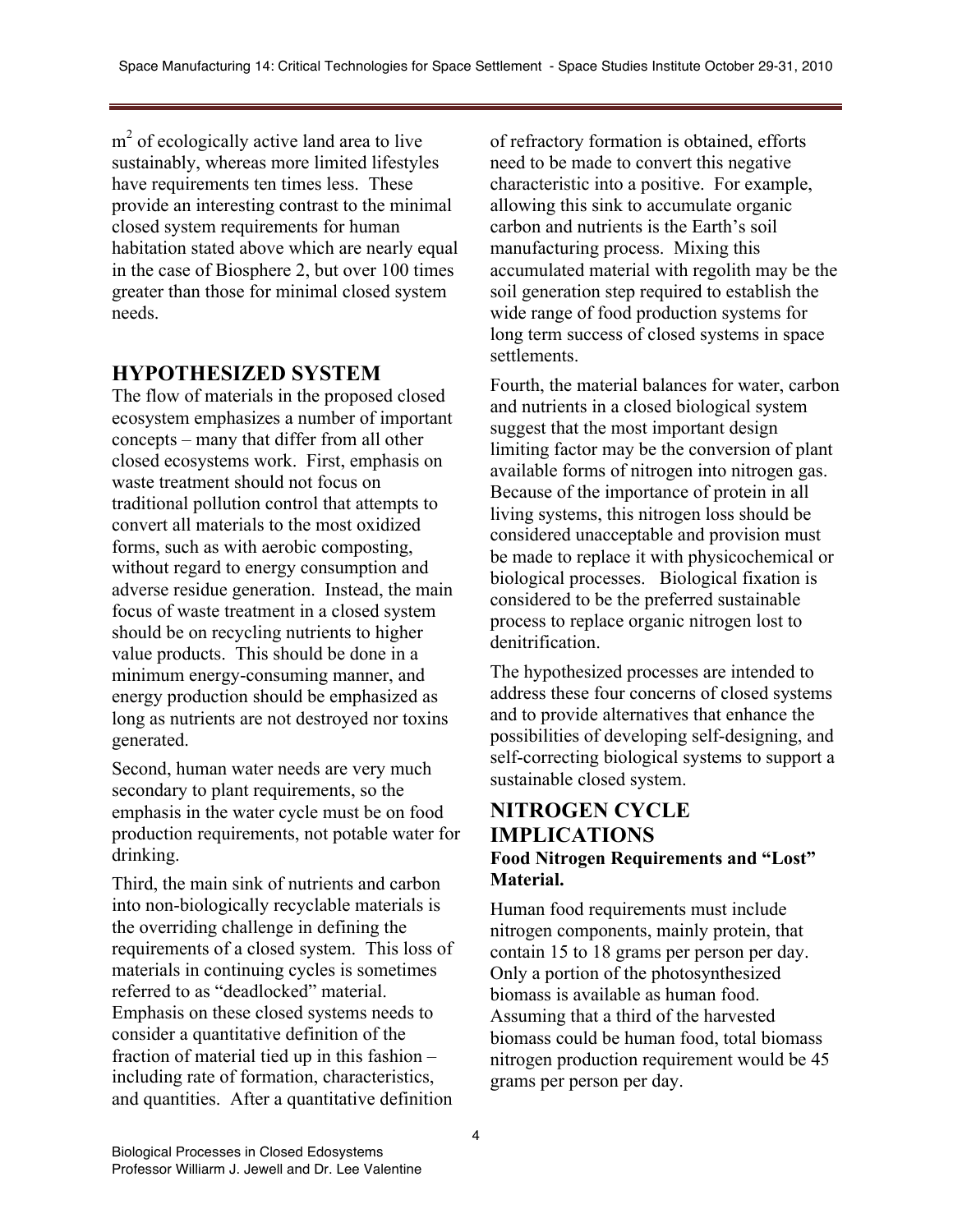At first, correction of biomass production for the fraction that becomes human food would be thought to result in required total biomass fixed nitrogen. However, because a certain fraction of nitrogen will be converted to inert forms in various processes, this total must be corrected for these losses and this results in requirement for a larger biomass production. Total nitrogen required is equal to nitrogen in human food and non food biomass, plus that lost in processes such as microbiological denitrification of oxidized forms of nitrogen, volatile forms like ammonia, and organic nitrogen stored in refractory humus material.

The challenge with non human food biomass becomes two-fold – mobilization of nutrients from this biomass to support further plant biomass production, but with efficient conversion of the energy to food, fuel or other useful by-products during the regeneration process. Wasting this biomass by combustion is one alternative, but it results in additional problems, such as recovery of nitrogen in plant available forms. It should be obvious that since this crop waste is more than twice human food biomass, that its conversion to a form suitable for human consumption would be highly desirable. Aquaculture production is assumed to play an important role for its capability to use this low quality biomass to efficiently produce high quality protein.

#### **Losses of Nitrogen via Volatile Conversions, Denitrification, and Refractory Mass Synthesis.**

Estimates for losses of nitrogen are based on denitrification losses in various subsystems, and conversion of biomass to refractory organic matter. Denitrification is particularly problematic because of the wide range of microorganisms that can accomplish this anoxic conversion. Even in aerobic systems, micro-anoxic areas will support the loss of nitrogen at very high rates. Purposeful loss of nitrogen in hydroponic waste water treatment systems can remove ten grams of nitrogen per

meter squared per day, although most values are much lower. We assume here that careful management of oxidized forms of nitrogen, and fully aerobic environments will limit denitrification. A total denitrification loss of 4.3 grams of nitrogen per day is assumed.

All non-food biomass is to be consumed by fish, worms, or processed by fungi and microorganisms. Non-food biomass is assumed to have an available energy fraction equal to 70% of the total. That is 70% of the organic matter measured as ignitable solids at 550C can be converted to carbon dioxide and water. Estimation of the fraction of remaining material and its composition is based on simple nutrient mobilization/immobilization models described briefly in the following.

The remaining particulate refractory material is assumed to contain all of the initial ash and an equal proportion of nutrients. Note that if the biomass contains 5 percent ash, the remaining organic matter will be 30% of the initial plus the initial ash. Thus, for 100 units of dry matter, 66.5 units will be converted to new cell mass in other living organisms, bioenergy, carbon dioxide and water, and 33.5 units will remain. The remaining material will have 33.5% of the initial mass of nutrients and an ash content of 15%, or an increase of 300% over the initial ash fraction in the plant mass.

In addition to the refractory plant mass, some fraction of decomposer biomass will also remain. Two alternative pathways are considered – aerobic or anaerobic. Decomposers are assumed to be represented by the microbial mass as: C5H7O2N. Note the high nitrogen fraction of decomposer organics, about 12%. The protein content of microbes is around 78%, thus the term "single-cell protein." Initial yield of aerobic decomposers is assumed to be 0.5 g organic matter per gram of organic matter oxidized to carbon dioxide and water, and the corresponding yield for anaerobes is 0.15g, or less than one third aerobic yields. After all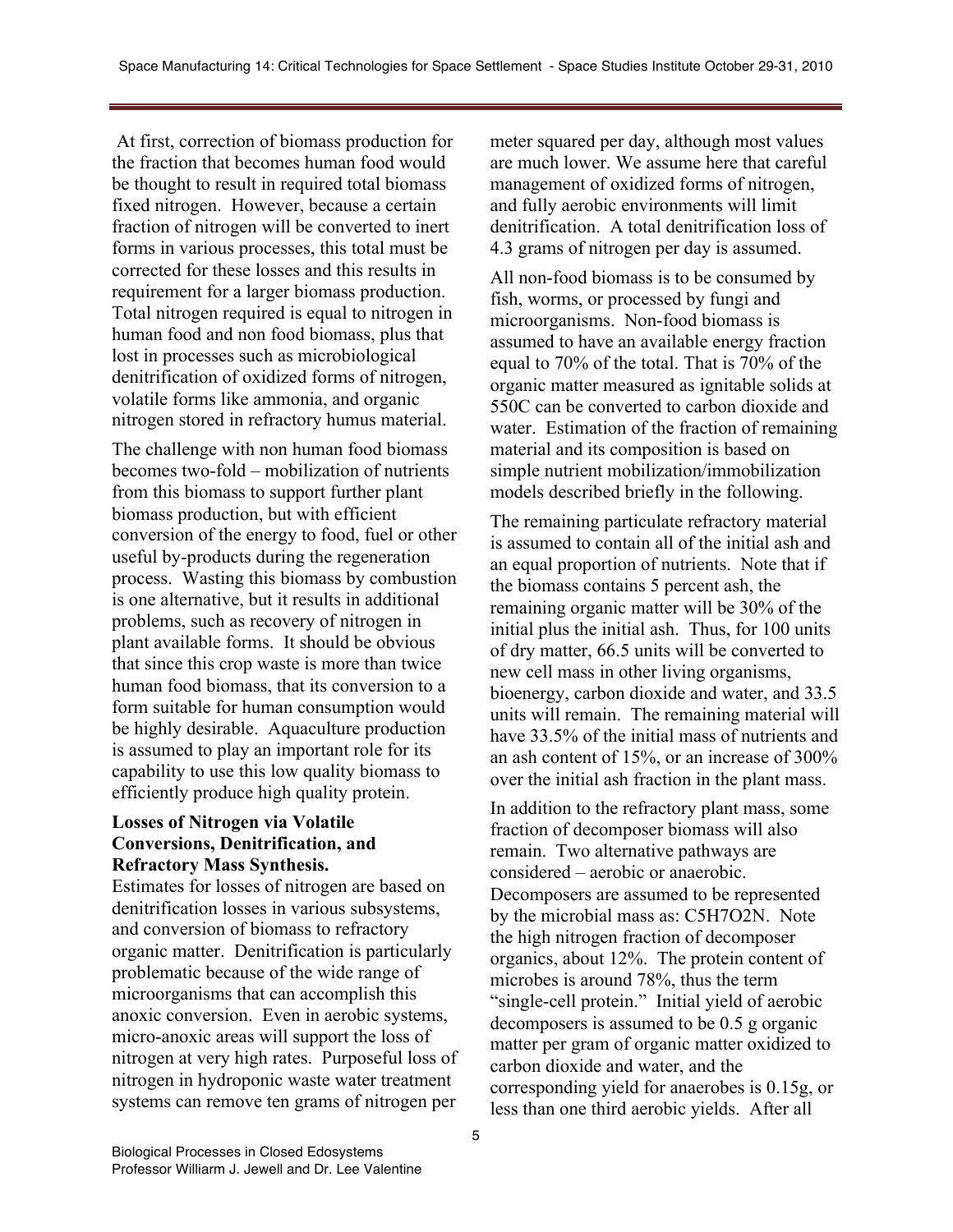readily available organic matter is processed to inorganic end-products, it is assumed that 20% of the microbial biomass remains or is refractory. Thus in an experiment where 70% of the initial organic matter is removed such as in the above example, the remaining 28.5 units of organic matter will represent 25.9 units of refractory plant mass and 2.5 units of refractory microbial mass.

Note that the high nitrogen requirements of aerobic decomposers results in enriched refractory or humus material. Insufficient nutrients would inhibit the decomposition rate. In the above example where a total of 33.5 units of refractory material remain, if the initial plant nitrogen is 1.5% of the dry matter, this model suggests that remaining refractory matter will have an organic nitrogen content of 2.1% of the total dry mass including the ash, and 2.5% of the refractory organic matter. The refractory dry mass has an enriched nitrogen content 40% higher than the original plant mass. If the decay takes place under anaerobic methanogenic conditions, the nitrogen content would be lower  $-1.7\%$  of the organic matter and 1.4% of the total dry matter. The refractory fraction of nitrogen in the dry matter is lower than the initial fraction because of the increased ash content.

Wherever significant quantities of ammonia exist, some will vaporize, given appropriate pH and temperature. In a closed system, where large quantities of water vapor is condensed, most of volatilized ammonia would be trapped in this water and returned to biomass production. For simplicity, we assume that this loss is zero.

### **LIVING SYSTEM REQUIREMENTS**

#### **Water Requirements and Waste Water Treatment**

Minimum human water requirements vary from 2.3 to 4.0 liters per person per day for drinking and another nine liters for hygiene uses [Eckart 1996]. This compares to the 380 liters per person per day average value used to design sewage treatment facilities. A total human consumption of 30 liters per day has been recommended for long-term closed systems, and this value is assumed here. Note that conventional water requirements for food and biomass production is several hundred times this minimum human requirement. For this reason, we focus on water requirements of crop plants rather than human water requirements.

Initial approaches have focused on developing a complete water recycling system that converts sewage directly to drinking water. Such emphasis is misplaced in closed systems because of the high plant water requirements. If food production via photosynthetic processes is included in the closed system, extensive treatment of human wastes is eliminated as a condition of operation of the system. Instead, recycling carbon and mobilizing nutrients contained in the wastes becomes the focus of waste water treatments. Sustainable water in closed biosystems is provided by management of the quantity and quality of the condensed transpired water. It is likely that volatiles absorbed into the condensed water will be a larger long-term problem than ultra-efficient sewage purification.

As each component of this closed system is considered it is interesting to ask "How would the focus on nutrient recycling change municipal water treatment practices?" Our analysis indicates that preliminary sewage treatment could be accomplished to provide a safe medium that would support a plant system such as a sewage farm, a constructed wetland, or a more sophisticated hydroponic treatment system. Such an approach would de-emphasize production of extremely high quality water and shift the focus to energy generation via wasted organics and utilization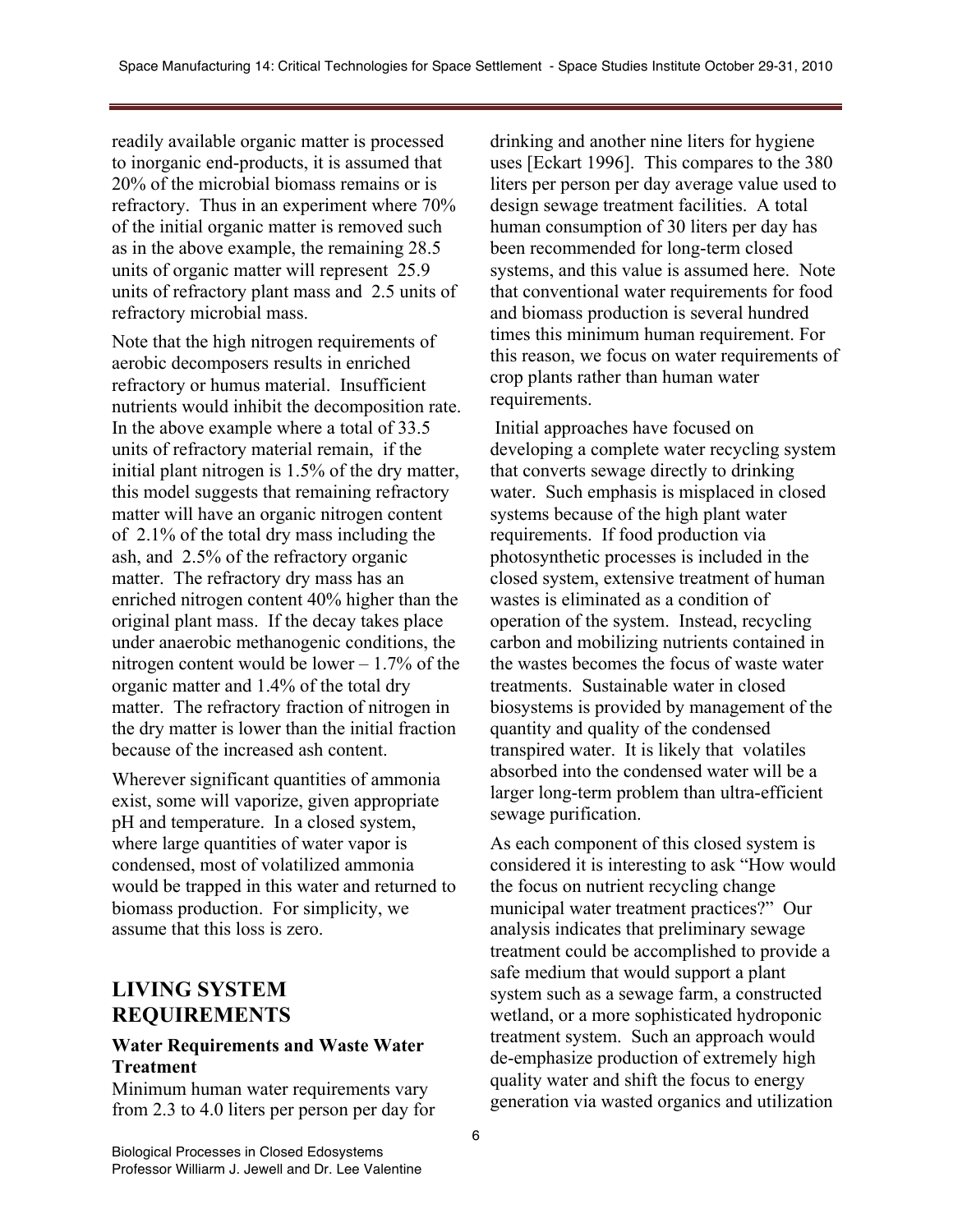of nutrients for plant production purposes. Instead of waste treatment and discharge facilities we would have waste water treatment parks with various useful byproducts generated along with recharge of potable water into groundwater or surface waters.

A two-stage waste water treatment system is recommended for rapid conversion of biodegradable carbon and mobilization of nutrients in human wastes. The first stage is anaerobic followed by aerobic polishing. Anaerobic preliminary treatment is useful because the minimum microbial yield assists in nutrient regeneration and energy generation. Aerobic polishing provides additional nutrient conditioning. Although contaminated solids from other sources could be added to this anaerobic stage, it is likely that nearly all organic matter would be better used as feedstock for one of the biological regeneration units rather than to convert them to methane gas.

It is likely that the waste water treatment system could be totally eliminated since it would be possible to use one of the

subsequent regeneration units to condition the waste water. For example, the waste water could be pasteurized and directly diverted to the vermiculture or soil synthesis units. Biodegradable carbon would be converted into worm biomass, carbon dioxide and water. The main reasons for a human sewage treatment system are isolation of pathogens, control of intermittently introduced toxins, and positive control over the nutrients in the waste stream.

To provide extensive treatment capacity in as small a volume as possible, the empty tank reactors are supplemented with small biofilm reactors. These biological treatment units provide a reservoir of organisms, and a greatly enhanced treatment capacity. Anaerobic biofilms have exceptional resiliency. They can be stored without nutrients for years, and return to initial processing potential in a matter of days.

After the waste water is treated, it is transferred to a reservoir that serves as one of the sources of mobilized nutrients to feed the hydroponic plant systems. Flow of materials in the human waste management module is summarized in Table 1.

| <b>INFLUENT N</b>                |                             | <b>EFFLUENT N</b>                     |                             |
|----------------------------------|-----------------------------|---------------------------------------|-----------------------------|
| <b>SOURCE</b><br><b>MATERIAL</b> | AMOUNT,<br>grams N/Person-d | <b>MATERIAL</b>                       | AMOUNT,<br>grams N/Person-d |
| Influent<br>Wastewater           | 15                          | <b>Treated Effluent</b><br>Wastewater | 11.6                        |
|                                  |                             | N Volatile Losses                     | 1.0                         |
|                                  |                             | N in refractory<br>Particulate Mass   | 2.4                         |
| Summary of<br>Flows              | ۱۲                          | Refractory Biomass [as<br>dry         | 0.28                        |

Table 1: Summary of flow of nitrogen in human waste through biological treatment.

Estimated nitrogen concentrations in the treated waste water are 420 mg/l as either ammonianitrogen or nitrate-nitrogen.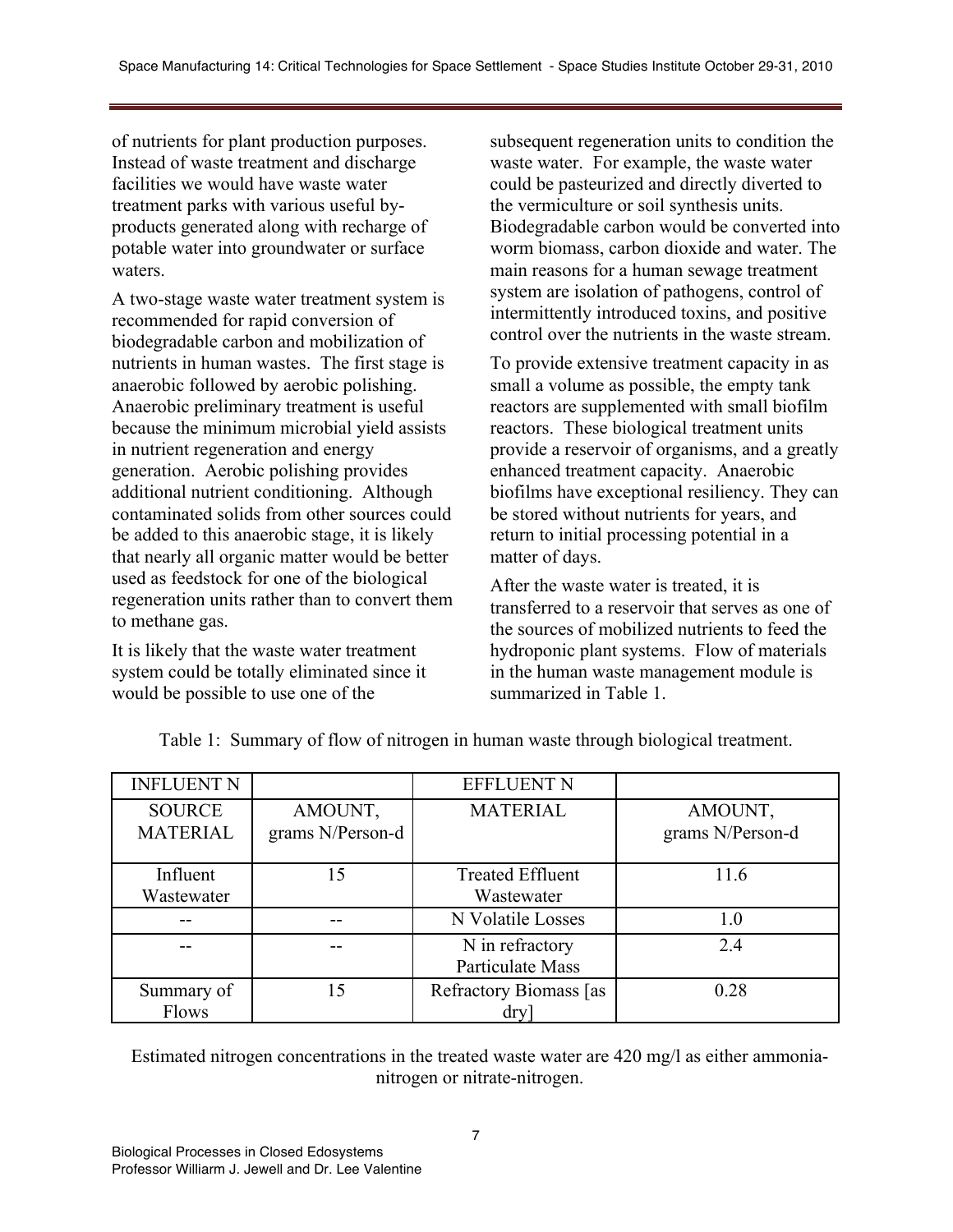## **SYSTEMS SIZE AND MANAGEMENT ASSUMPTIONS**

An iterative process is necessary to estimate total nitrogen flows including potential losses and nitrogen quantities stored in a refractory form. After these total nitrogen losses are estimated, it is possible to identify the total biomass that must be generated above human food needs to continuously support plant nutrient requirements. Three types of biomass are generated: consumable human food, high quality biomass not acceptable for human food, and low quality biomass. The nitrogen content of biomass differentiates high and low quality non-human food. High quality biomass is food waste, and plant leaves, with a nitrogen content greater than 2% of the dry mass. Low quality biomass has a nitrogen content between 0.5 and 2.0% of the dry mass.

Biomass production occurs in six different areas – each with a different portion and type of human food production potential. The main production unit is a hydroponic system, probably using the nutrient film technique to minimize size and mass. The next largest unit is the legume nitrogen fixing unit, followed by the aquaculture system, Regeneration Unit 1; a vermiculture unit, Regeneration Unit 2; and a mushroom/fungi system, Regeneration Unit 3. A final subsystem is the soil synthesis unit that receives all humus and refractory matter from the three regeneration units.

Of the total biomass, approximately 20% is human food, on a nitrogen basis. About 70% is estimated to be higher quality biomass that is fed directly to an animal protein production unit, and the remaining 10% is fed directly to the vermiculture unit which in turn provides about 4% as direct high quality protein feed to the aquaculture unit.

Transfer of materials between units depends on biomass quality and the potential to be human food while regenerating nutrients into plant available forms. Condensate recovery is divided between a potable water storage unit

and the aquaculture system. The large aquaculture unit acts as a water storage system, as well as a food production unit. Over 95% of the condensate flow goes through the aquaculture unit to harvest soluble nutrients in a form that could be fed directly to the main food production hydroponic units. All particulate human and aquaculture waste is added directly to the vermiculture system. Also, all low quality biomass is added to the vermiculture unit. Note that the red worms from the vermiculture unit could be used as a backup human food protein and supply as much as 20% of the diet.

Organic matter is intermittently transferred from the vermiculture unit to the mushroom/fungi unit where much of the remaining biodegradable mass is converted to edible mushrooms or final inorganic endproducts. Finally, refractory organic matter is intermittently harvested from the fungi/mushroom unit and stored in the soil synthesis unit.

#### **Food Production and Water Requirements**

The size of the plant biomass production system is based on average protein and calorie requirements. We made two simplifying assumptions to estimate total surface area of plant production systems: first, that total human food requirements are less than 800 g per person per day (approximately 320 g of fixed carbon per person per day), and second, that the average photosynthetic process fixes carbon at a rate of 5 g of carbon per meter squared per day. Following these two assumptions, the total plant production area would be 180 square meters if one third of this biomass became human food. The recapture of protein and calories contained in the remaining 70% crop waste by the aquaculture subsystem reduces this area to 130 square meters.

Evapotranspiration of water is closely linked to photosynthesis in Earth crops. Measured evaporation of water varies from 200 to over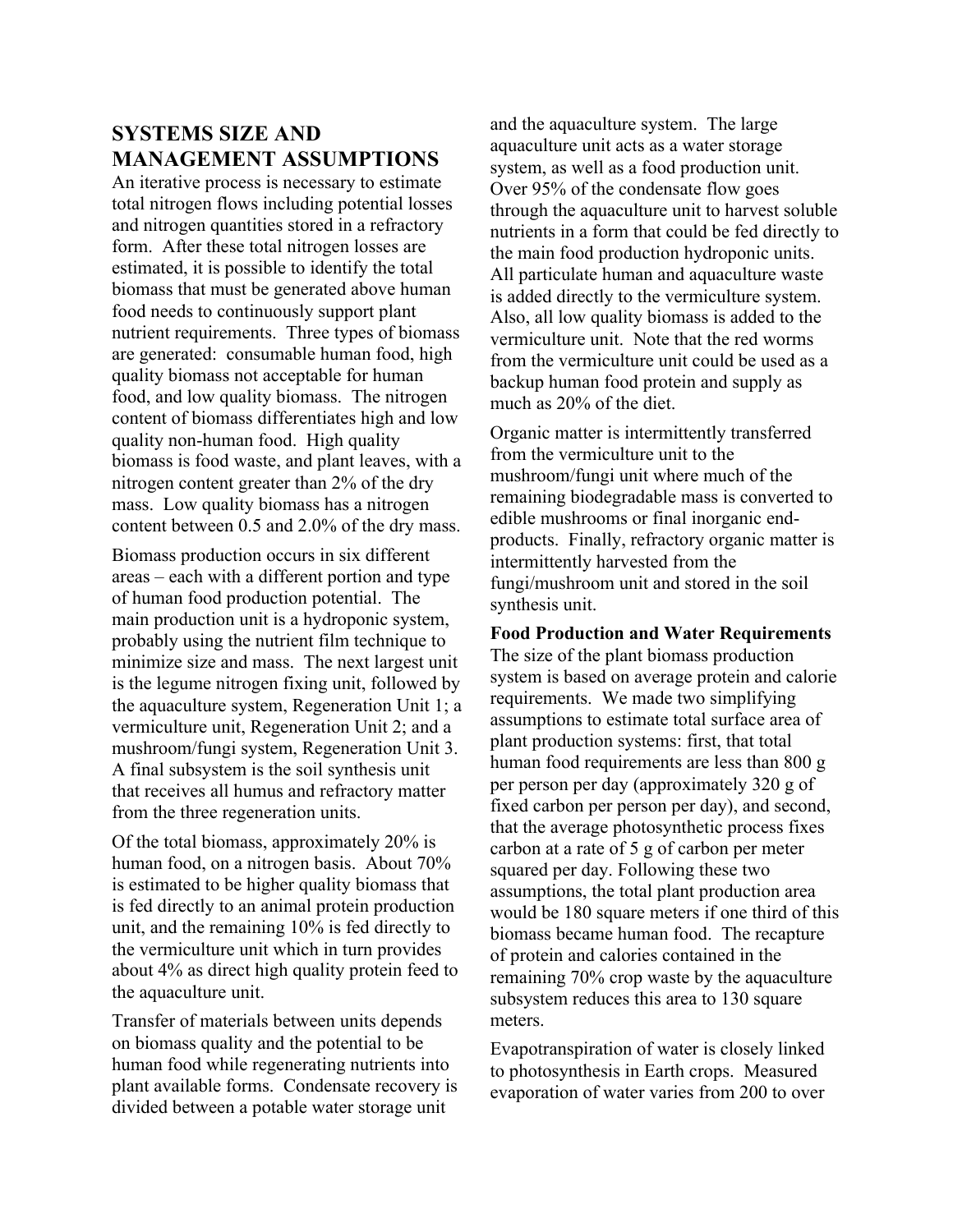700 grams of water per gram of dry plant biomass fixed by photosynthesis. For many years, water circulation and evapotranspiration were thought to be fixed components of plant growth. Today we know that evapotranspiration can be uncoupled from photosynthesis, and that evaporation can be limited by controlling humidity, and by increasing carbon dioxide concentration. Trade-offs to limit evapotranspiration relate to nutrient concentrations and pathogen growth on plants.

Evapotranspiration will be assumed to be controlled at less than 200 grams water per gram of dry plant mass produced. Minimum flow rates to the hydroponic system will be 325 liters per day. Remaining flow of water to all other units will be about 400 liters per day making condensate recovery requirements of 730 liters per day. Support for this rate of water recovery requires an average evapotranspiration of 180 grams of water per gram of plant produced.

The choice of food and plants that would be included in primary food production remains a major challenge and unknown. Selfreproducing, hardy plants that can grow for many generations are obviously necessary. Micro algae have been identified as having the capability to produce the desired oxygen, manage CO2, and generate sufficient protein to support higher life. Microalgae, however, have many drawbacks. They are unpalatable

and difficult for humans to digest. They also have an extremely high refractory fraction.

A candidate plant studied in the Russian biosphere research shows significant promise to be hardy, self-reproducing, self-regulating, and a producer of human food. This plant is Chufa , *Cyperus esculentus* L. var. *sativus*. Common names are tiger nut, zulu nut and ground almond. It is a perennial sedge that produces small edible tubers underground.. The top of the plant is grass-like from 6-36 inches tall. Chufa grows well on all types of soil from muck to rock land. Chufa has been cultivated as livestock forage as well as human food. Close relatives are hardy weeds. These characteristics show promise for its cultivation in hydroponic systems requiring minimal control.

While seldom grown as a food item in home gardens, chufas were grown on about 2,000 farms mostly in Florida in the United States in 1944. In 1941, 7,000 acres were planted for hog pasture in Florida and over 3,000 bushels were dug from 170 additional acres. The nuts weigh about 44 pounds per bushel. In the 1980s, chufas were still grown for livestock feed on a few farms in the Florida Panhandle [Stephens 1994].

### **Regeneration Units. Regeneration Unit 1: Aquaculture.**

The flow of nitrogen in and out of the aquaculture unit, referred to as Regeneration Unit 1 is shown in Table 2.

Table 2. Summary of N flows in Regeneration Unit 1 aquaculture production. Values are in grams of nitrogen per person per day.

| <b>INFLUENT N</b>     |            | <b>EFFLUENT N</b>    |            |
|-----------------------|------------|----------------------|------------|
| <b>SOURCE</b>         | AMOUNT, g  | <b>MATERIAL</b>      | AMOUNT, g  |
| <b>MATERIAL</b>       | N/Person-d |                      | N/Person-d |
| <b>Plant Biomass</b>  | 36         | Human Food [Fish]    |            |
| Plant Biomass from N2 | 18         | Particulate Waste to |            |
| Fixation              |            | Vermiculture         |            |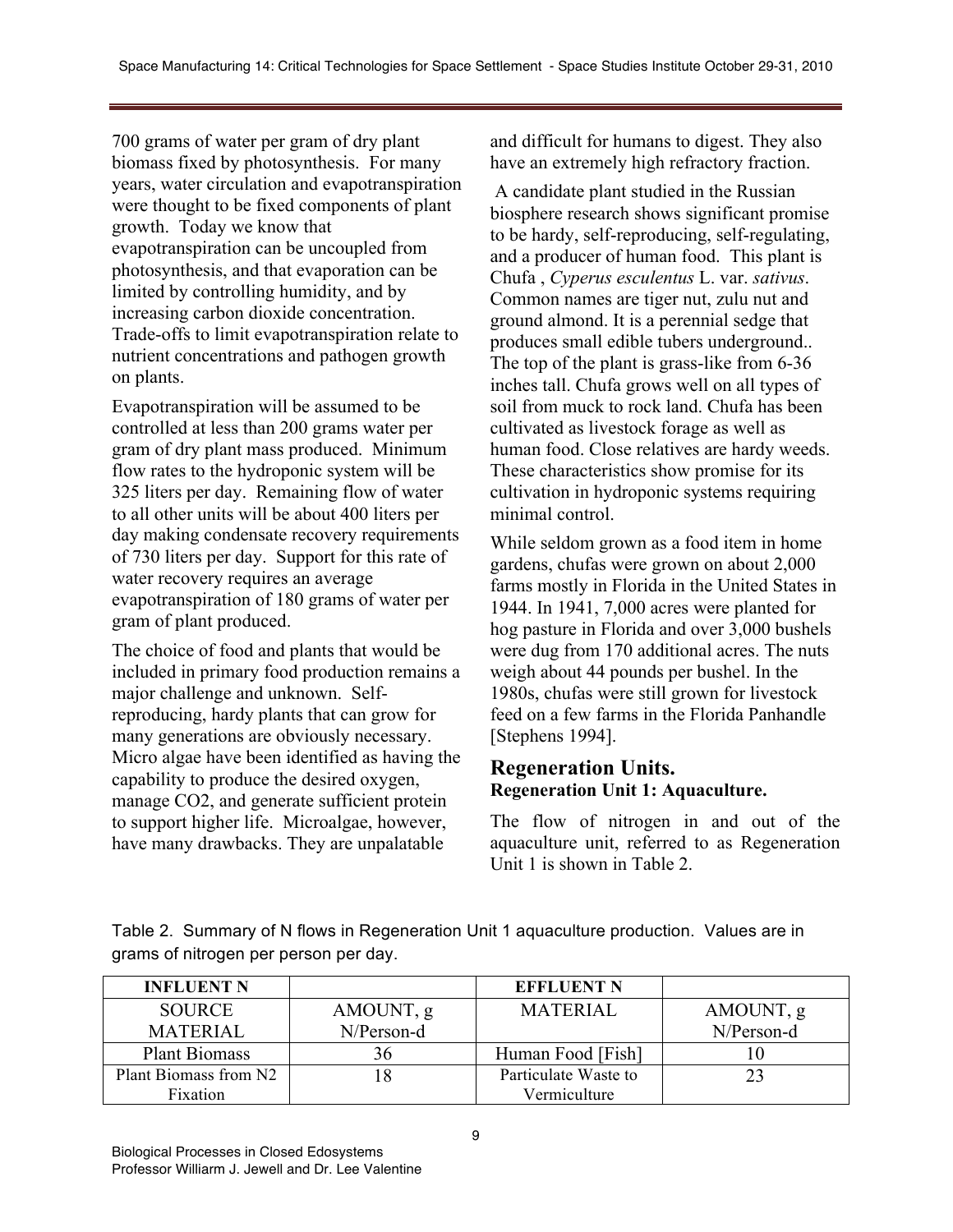| Biomass from fungi |       | N Losses to N2                          |  |
|--------------------|-------|-----------------------------------------|--|
| --                 | $- -$ | Soluble Nutrients to<br>Hydroponic Unit |  |
| Summary of Flows   |       |                                         |  |
|                    |       |                                         |  |

Of the total nitrogen flow in the system, Regeneration Unit 1, the aquaculture unit, is responsible for 84% of the total, emphasizing the importance of this nutrient-mobilizing and food producing component.

Besides the flow of food from this unit, there are two other effluents – particulate wastes containing about half of the input nitrogen and soluble flow-through condensate that leaches out the other half of nutrients which exist in a solid state. The particulate wastes are generated at around 5% dry matter resulting in a flow of around 38.6 liters per day containing 193 grams per day of dry matter. The other

half of input nitrogen is in the form of ammonia at a quantity of 23 grams per day. Flow to the hydroponic system is 704 liters per day with an ammonia-nitrogen concentration of about 32 mg/liter. Combining human waste water flow increases the average ammonia input concentration to 47 mg/liter. That concentration is well within the optimal concentration range of nutrient solutions for hydroponic systems.

#### **Regeneration Unit 2: Vermiculture**.

Regeneration Unit 2 is a vermiculture production system. Table 3 summarizes the flow of nitrogen in this unit.

Table 3. Summary of nitrogen flows in Regeneration Unit 2 , Vermiculture. Values are in grams of nitrogen per person per day.

| <b>INFLUENT N</b>      |              | <b>EFFLUENT N</b>        |              |
|------------------------|--------------|--------------------------|--------------|
| <b>SOURCE</b>          | AMOUNT,      | <b>MATERIAL</b>          | AMOUNT,      |
| <b>MATERIAL</b>        | g N/Person-d |                          | g N/Person-d |
| Low Quality Biomass    | 7.3          | Losses to N2             |              |
| Particulate waste from | 23           | Food to Aquaculture      |              |
| Aquaculture            |              | Unit                     |              |
| $-1$                   |              | Filtrate and particulate | 27.3         |
|                        |              | wastes to Regen.#3.      |              |
| Summary of Flows       | 30.3         |                          | 30.3         |

Inadvertent conversion of reduced forms of nitrogen to nitrogen gas is one of the most important and limiting aspects of closed systems. We assume that the biomass production system is water-based, in other words, a hydroponic system. Most of the fixed nitrogen that is lost, 22% of the total, about 13 g of nitrogen per person per day, comes from this unit as nitrogen gas, because of uncontrollable denitrification in microscopic anoxic environments. Relatively small nitrogen gas losses occur in Regeneration Units 1 and 2, and from the waste treatment system. The combined potential losses, however, are equal to more than the fixed nitrogen contained in human edible food. The nitrogen fixation unit must be capable of replacing these losses. Unless nitrogen fixation can simultaneously produce human food, it will become a major activity and concern for all material flows. Although nitrogen fixation with plants is a slow process,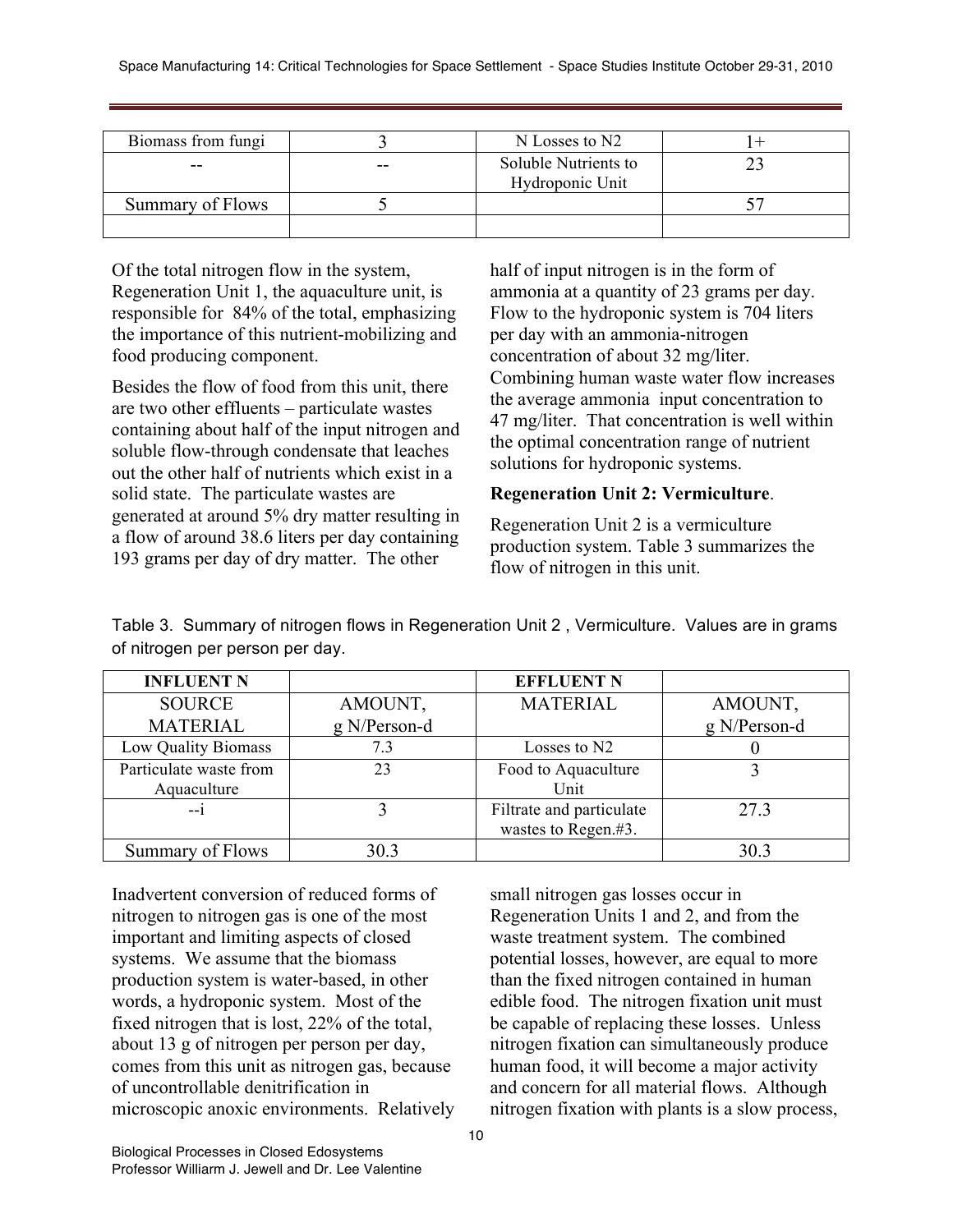we assumed for purposes of this design study that it would be the primary process for nitrogen replacement. Alternative sources of biologic nitrogen fixation to be considered include micro-algae and anaerobic fermentation. Nitrogen fixation is an area where the physicochemical Haber Bosch process should be considered.

Regeneration units are intended to minimize deadlocked material, that is inorganic minerals and refractory organics not readily liberated to plant usable form by biologic processes. Once most of the mobilization of nutrients has occurred, the remaining material has the appearance and characteristics of organic soils. Thus, these processes reflect the natural processes that generate soil. This step may be useful in two ways. Eventually, plant production on soil systems may be desirable and a soil creation step may be viewed as positive instead of being a negative, deadlocked nutrient problem. Some desirable plants may be particularly difficult to grow in hydroponic systems and this unit would allow them to be cultivated. This could be particularly important for the legumes to be used for nitrogen fixation. The vermiculture unit receives all of the particulate waste from

the aquaculture unit and all of the low quality biomass, a total of about 40% of the biomass. Because of the preprocessing of this organic matter by the cultured fish, we assumed that the fraction converted to high quality worm mass is relatively small. All of the net production of worm mass is fed to the aquaculture unit. The quality of protein from the vermiculture unit is sufficient for human consumption, so it could be a backup human food supply. Its primary mission, however, is to aid the microbial systems in oxidizing organic matter and regenerating nutrients.

#### **Regeneration Unit 3: Fungi System.**

All of the remaining processed organic matter is intermittently harvested and added to the fungi unit, Regeneration Unit 3. The flow of nitrogen in this unit is summarized in Table 4.

Around 50% of the remaining organic is biodegradable. Certain fungi have the capability to use refractory compounds including lignin. Since lignin is a primary refractory component, it is possible that this unit may be capable of converting a much higher fraction of the refractory organic matter than is assumed here.

| <b>INFLUENT N</b>                                                      |              | <b>EFFLUENT N</b>                                |              |
|------------------------------------------------------------------------|--------------|--------------------------------------------------|--------------|
| <b>SOURCE</b>                                                          | AMOUNT,      | <b>MATERIAL</b>                                  | AMOUNT,      |
| <b>MATERIAL</b>                                                        | g N/Person-d |                                                  | g N/Person-d |
| Particulate and filtrate<br>waste from Regen #2<br>[vermiculture unit] | 27.3         | Losses to N <sub>2</sub>                         |              |
| --                                                                     |              | Food                                             |              |
|                                                                        |              | <b>Transfer to Soil</b><br><b>Synthesis Unit</b> | 25.3         |
| Summary of Flows                                                       | 273          |                                                  | 273          |

Table 4. Summary of nitrogen flows in Regeneration Unit 3 , Fungi. Values are in grams of nitrogen per person per day.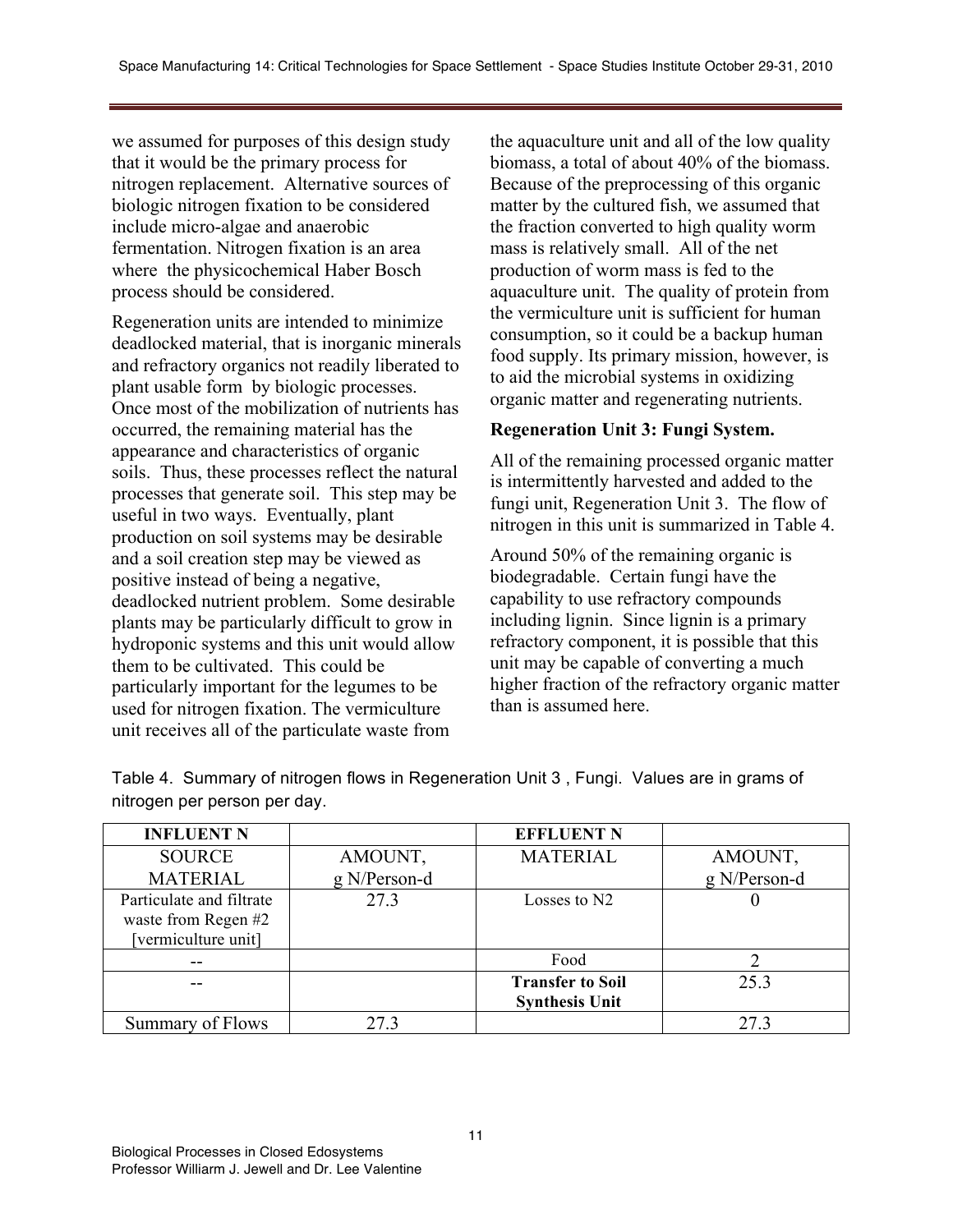#### **Soil Synthesis Unit.**

The final stage in biomass processing is the accumulation of refractory organic matter. The flow of nitrogen in this unit is summarized in Table 5. This material represents the ultimate deadlocked organic matter, or the total refractory mass. It is also Nature's soil synthesis system. Less than 3% of the dry mass is derived from human solid waste with the remainder from plant and

decomposer mass. Most of the biomass is assumed to be produced with a nitrogen content of around 2 percent of the dry weight and a low ash content, around 5% of the dry weight. Products range in nitrogen content from 1% to over 10% of the dry mass. The final refractory organic matter has an estimated nitrogen content of around 2.5% and an ash content of 21.6%.

Table 5. Summary of N flows in Soil Synthesis Unit. Values in grams of nitrogen per person per day.

| <b>INFLUENT N</b>               |              | <b>EFFLUENT N</b>            |              |
|---------------------------------|--------------|------------------------------|--------------|
| <b>SOURCE</b>                   | AMOUNT,      | <b>MATERIAL</b>              | AMOUNT,      |
| <b>MATERIAL</b>                 | g N/Person-d |                              | g N/Person-d |
| <b>Particulate and filtrate</b> | 25.3         | Losses to N2                 |              |
| waste from Regen 3              |              |                              |              |
| [vermiculture unit]             |              |                              |              |
| <b>Refractory Solids</b>        | 2.4          | Food & Biomass               |              |
| From Waste Tmt.                 |              |                              |              |
|                                 |              | <b>Storage in refractory</b> | 20.7         |
|                                 |              | organic matter.              |              |
| Summary of Flows                | 27.7         |                              | 27.7         |

The total amount of refractory nitrogen is estimated to be 20.7 grams per person per day. Inclusion of nitrogen losses from denitrification (4.3 g of nitrogen per person per day) results in a total loss of nitrogen to plant production of 25 grams per person per day. This loss is equal to 170 percent of human food nitrogen needs.

One obvious approach to simplify this system is to use a physicochemical approach to destroy the organic matter and mobilize the plant nutrients. A candidate process is super critical water oxidation. It is likely that such an oxidation process would be useful as a backup to the biological processes. Total processing requirements are approximately 2.1 kg per day of wet mass at 50% dry matter.

A more valuable role of this final stage material may be to provide a soil-based system for future food production. Rich top soils contain three to five percent organic matter. If this material were mixed with regolith to obtain this concentration of organic matter, it would generate 10,000 kg of topsoil per year. If this quantity were distributed to a depth of 15 cm, the topsoil production rate would be 40 to 50 meters squared of crop production area per person per year. Thus, in two to four years, sufficient soil-based plant production surface area would accumulate to support significant food production.

It is interesting to compare the composition of organic matter in soils undisturbed by modern agriculture practices and the industrial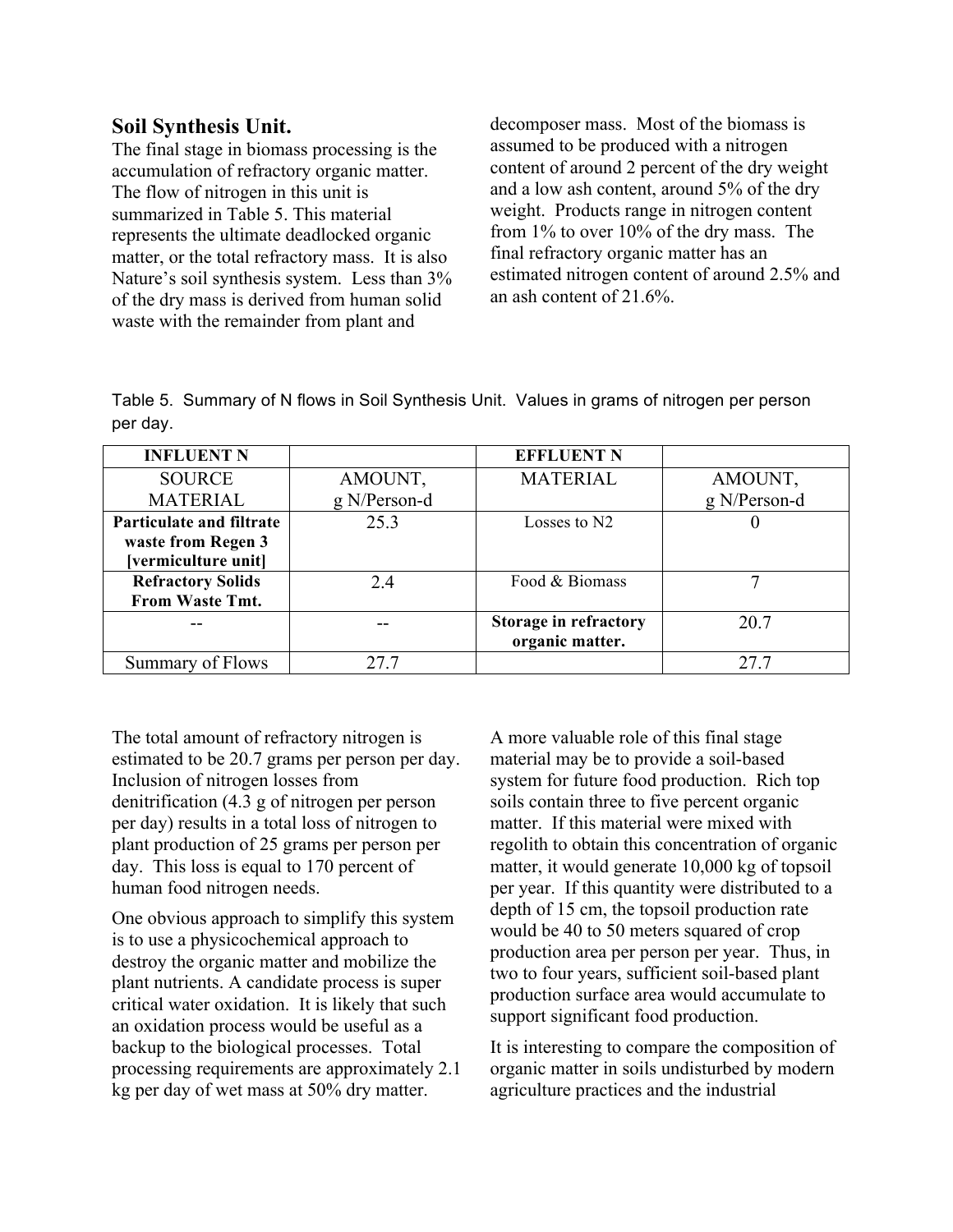revolution. Organic matter content was estimated to be 3 to 5%, and the nitrogen content was about 3% of the organic matter. Therefore, we estimate the organic nitrogen in this hypothesized soil generating step to approximate that resulting from natural cycles.

### **Nitrogen Management.**

The preceding estimates of food and water flows emphasize the importance of nitrogen management in closed systems. Our assumptions regarding losses of nitrogen are probably low, especially in relation to the hydroponic system. We know relatively little about conserving nitrogen to obtain close to 100 percent in many living systems.

A sustainable system must replace nitrogen losses. Two options exist for replacement of nitrogen. One is a version of the Haber Bosch process equipment to convert nitrogen gas into ammonia – the source of about half of the fixed nitrogen on Earth today. The second option is to use biological nitrogen fixation. Unfortunately, nitrogen fixation is a highly energy intensive process, and biological fixation rates are relatively slow. Depending on the length of the growing season, measured fixation rates for legumes vary from 0.008 to 0.18 g nitrogen per meter squared per day. Application of algal processes might be a viable source, however, the low food value of algae, and difficulty of mobilization of fixed nutrients in algal biomass represent significant challenges. We assume that legumes can be identified that will achieve near maximum fixation rates of 0.2 g nitrogen per meter squared per day, and that this rate can be maintained for 365 days per year. Under this assumption, we estimate the nitrogen fixing module to be about as large in surface area as the hydroponic biomass production unit.

The preceding calculations show that physicochemical oxidation processes, and Haber Bosch nitrogen fixation could decrease the size of the system. This assumes, of course, that nitrogen gas is efficiently conserved. We believe, however, a great benefit of biological processes is the potential to generate soil for a soil-based agriculture.

### **Estimated Total System Requirements for Sustainable Water, Food, and Oxygen.**

A summary of the system requirements is given in Table 6. These preliminary area requirements show that a total of 130 square meters per person is needed for food production, water recycling, and carbon and nutrient recycling. The required area is nearly doubled when fixed nitrogen regeneration is included. Therefore, the total area requirements for a completely sustainable closed ecosystem is estimated to be approximately 300 square meters per adult human.

# **CHALLENGE AND IMPACT OF INCREASED UNDERSTANDING OF CLOSED ECOSYSTEMS.**

The challenge to understand and develop minimum sized, sustainable closed systems is huge. It is understood by most in the field to be a distant goal that may never be reached. Just understanding the simplest closed system has taken decades. As emphasized by Gitelson et al [2003], the education that will result from R&D focus on closed systems and potential solutions to some of Earth's problems may be the greatest near term benefit of such efforts.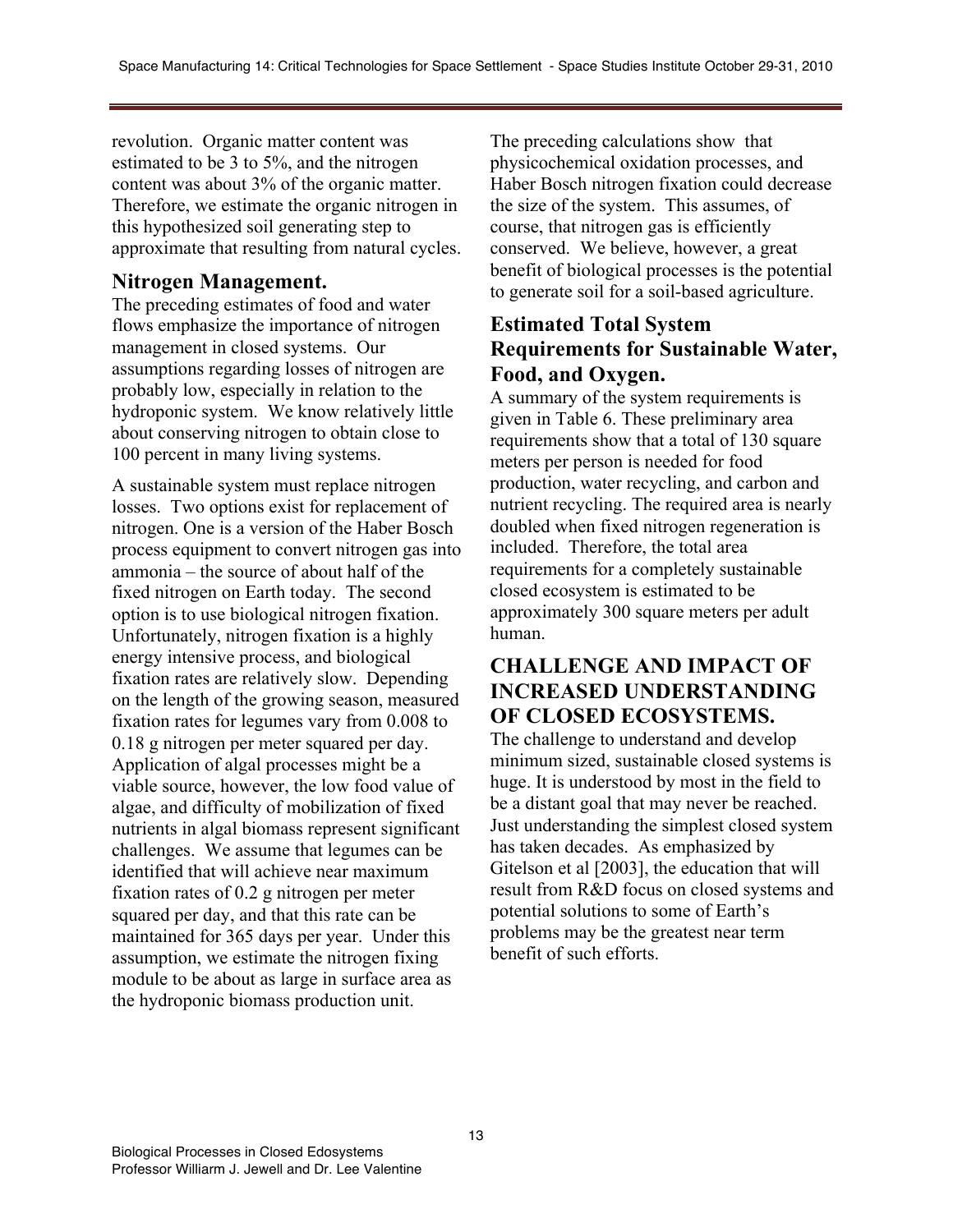Table 6. Summary of unit processes, their functions, and limitations in a closed biosystem for sustainable food and water management for a single adult male [72 kg].

| <b>UNIT</b>                                                                          | <b>DESIGN BASIS &amp;</b><br><b>FUNCTION</b>                                                                                                   | <b>COMMENT</b>                                                                                                                                                                                                                                                                                                        |
|--------------------------------------------------------------------------------------|------------------------------------------------------------------------------------------------------------------------------------------------|-----------------------------------------------------------------------------------------------------------------------------------------------------------------------------------------------------------------------------------------------------------------------------------------------------------------------|
| <b>POTABLE WATER</b><br>I.<br><b>SYSTEM</b><br>A. Temporary<br>Drinking Water        | Provides seven days of<br>treated drinking water<br>storage $\omega$ rate of 30 liters<br>per person per day.                                  | Buffer tank between<br>condensate<br>storage/aquaculture<br>unit and potable water<br>storage                                                                                                                                                                                                                         |
| <b>B.</b> Condensate Storage<br>Provides 100+ days of<br>potable water.              | Dual purpose as<br><b>Regeneration Unit #1</b><br><b>Aquaculture Production</b><br>and potable water<br>storage. Volume $\sim 5,000$<br>liters | Combined storage and<br>Aquaculture production<br>requires additional<br>treatment.<br>Separated particulate<br>waste transferred to<br>Regeneration #2,<br>Vermiculture Unit.<br>Condensate recovery<br>flows through this unit<br>washing dissolved<br>nutrients into the<br>hydroponic plant<br>production system, |
| <b>II. HUMAN WASTE</b><br><b>MANAGEMENT</b><br><b>SYSTEM</b><br>A. Temporary Storage | Provides 2 to 7 days<br>storage. Volume $\sim$ 210<br>liters.                                                                                  | <b>Buffer unit</b>                                                                                                                                                                                                                                                                                                    |
| <b>B.</b> Anaerobic Treatment<br>1. First Stage.                                     | Preliminary anaerobic<br>treatment and biosolids<br>separation. Empty tank<br>volume of 150 to 300<br>liters.                                  | First of two stages.                                                                                                                                                                                                                                                                                                  |
| 2. Second stage                                                                      | Second stage biofilm<br>reactor. High rate, highly<br>efficient Wastewater<br>treatment. Off-line recycle.                                     | Provides nearly<br>complete degradation.                                                                                                                                                                                                                                                                              |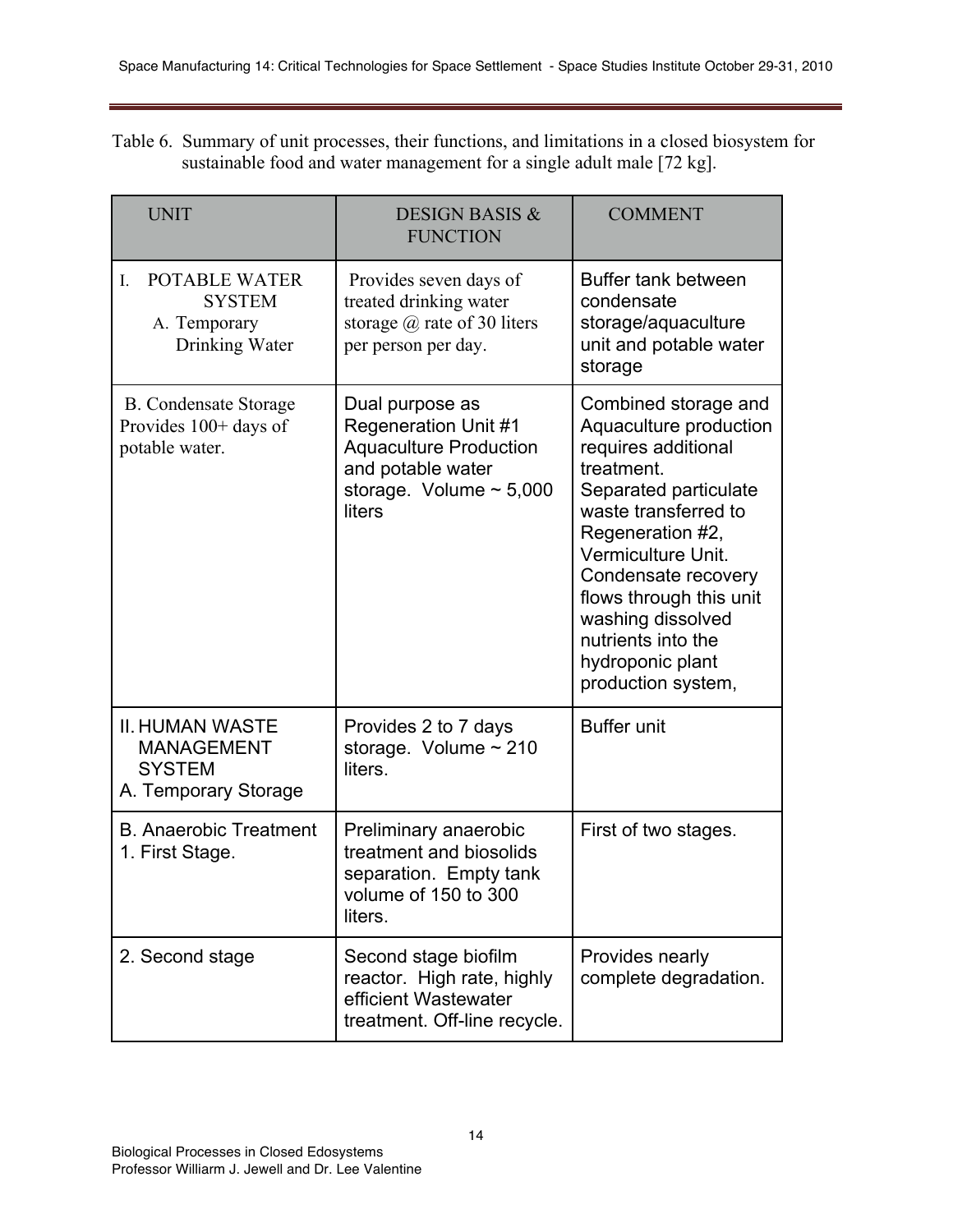| <b>UNIT</b>                                                                                       | <b>DESIGN BASIS &amp;</b><br><b>FUNCTION</b>                                                                                                                                                            | <b>COMMENT</b>                                                                                                                  |
|---------------------------------------------------------------------------------------------------|---------------------------------------------------------------------------------------------------------------------------------------------------------------------------------------------------------|---------------------------------------------------------------------------------------------------------------------------------|
| 3. Third stage                                                                                    | Anaerobic Buffer with<br>biosolids. Excess<br>biosolids transferred to<br>Regen Unit #2 -<br>Vermiculture.                                                                                              | Completes bio<br>treatment and converts<br>some nutrients to<br>oxidized forms (i.e.<br>nitrates, sulfates,<br>phospates, etc). |
| 4. Aerobic biofilm -                                                                              | Supplement to aerobic<br>suspended solids<br>treatment in stage 3. This<br>unit supports process<br>stability and high<br>efficiency. Volume ~30<br>liters.                                             | As above.                                                                                                                       |
| 5. Treated and<br>separated Biosolids<br>holding tank                                             | Temporary and short term<br>storage.                                                                                                                                                                    | Option provided for<br>Pasteurization and/or<br>oxidation of refractory<br>material.                                            |
| 6. Biogas holding/use.                                                                            | Methane storage. Volume<br>of 200 liters.                                                                                                                                                               |                                                                                                                                 |
| 7. Mobilized nutrient<br>storage.                                                                 |                                                                                                                                                                                                         |                                                                                                                                 |
| 8. Hydroponic System<br>for wastewater microbial<br>control prior to biomass<br>production units. | Suspended solids &<br>microbe reduction from<br>combined wastewater<br>from waste and<br><b>Regeneration Units.</b><br>Hydraulic area. loading<br>rate is <5 cmperday,<br>surface area of $\sim$ 15 m2. | This unit could be part<br>of an aesthetic design<br>in the living area.                                                        |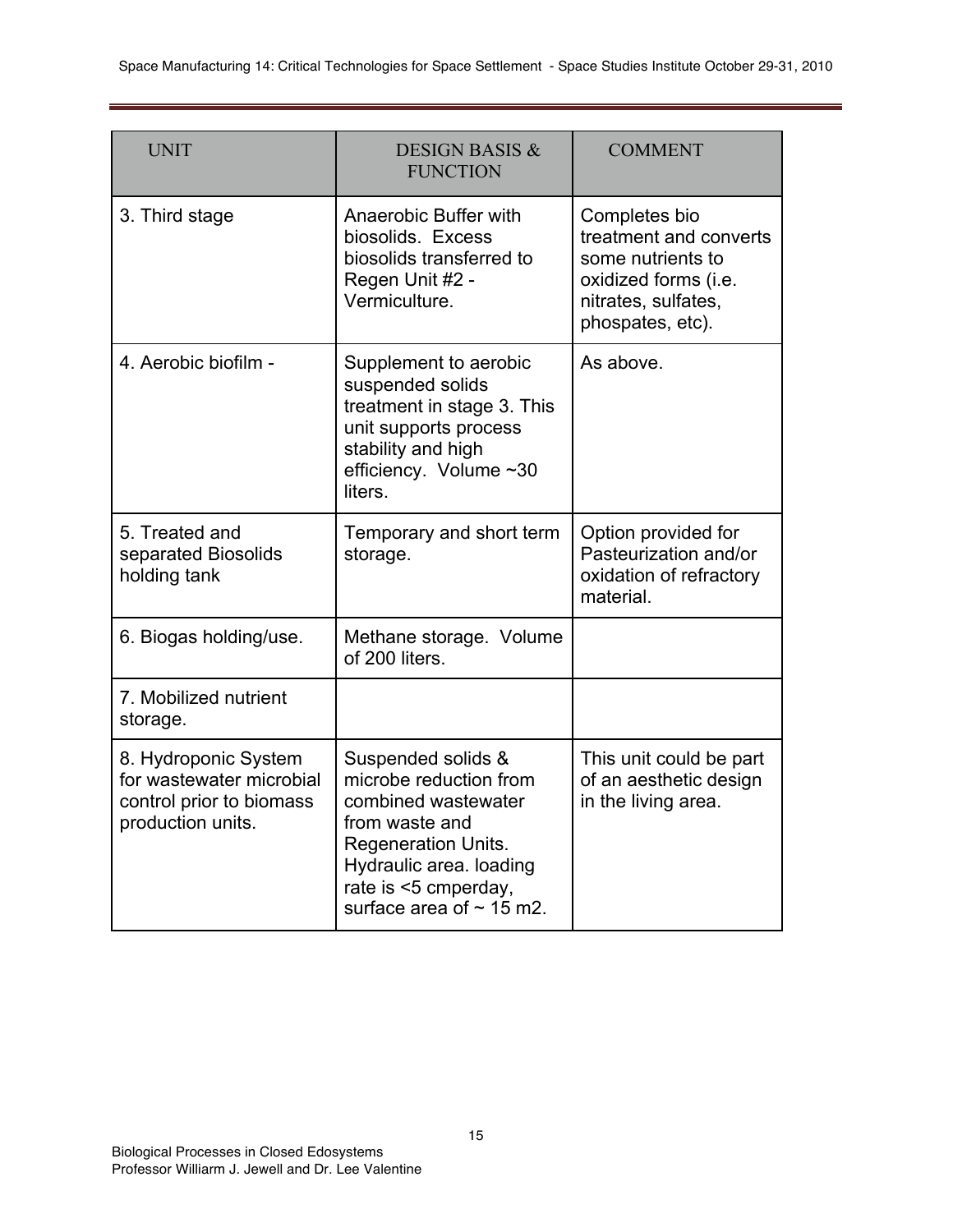| <b>UNIT</b>                                                                                                                   | <b>DESIGN BASIS &amp;</b><br><b>FUNCTION</b>                                                                                                                                                                                       | <b>COMMENT</b>                                                                                                              |
|-------------------------------------------------------------------------------------------------------------------------------|------------------------------------------------------------------------------------------------------------------------------------------------------------------------------------------------------------------------------------|-----------------------------------------------------------------------------------------------------------------------------|
| <b>III. NUTRIENT</b><br><b>REGENERATION</b><br><b>UNITS</b><br>A. Unit #1 Aquaculture<br>Production and<br>Condensate Storage | Combined potable water<br>Storage and low quality<br>biomass conversion to<br>food, and nutrient<br>regeneration.<br>Approximately 7 days of<br>Condensate volume<br>storage.                                                      | Combined water and<br>biomass conversion<br>requires careful<br>management.<br>Biomass could be<br>structural or Aesthetic. |
| B. Unit #2. Vermiculture                                                                                                      | Conversion of low quality<br>biomass and other waste<br>products to high quality<br>protein for aquaculture<br>food and backup human<br>food supply. Area of 5<br>m2, depth depends on<br>available humus,<br>approximately 30 cm. | Receives raw, low<br>quality biomass and<br>stabilized biosolids<br>from wastewater<br>treatment.                           |
| C. Unit #3. Mushroom/<br>Fungi System.                                                                                        | Receives effluent from<br>Regen. Unit #2. Surface<br>area of 4 m2, Depth of 30<br>cm.                                                                                                                                              | Receives raw, low<br>quality biomass.                                                                                       |
| <b>BIOMASS</b><br>$\bullet$<br><b>PRODUCTION</b><br>A. Hydroponic plant<br>Production                                         | Nutrient film technique<br>hydroponic plant<br>production of a variety of<br>food plants for food and<br>other purposes. Based on<br>assumed productivity,<br>area required is 160 m2<br>/person                                   | Produces a variety of<br>plants in soil-less<br>culture.                                                                    |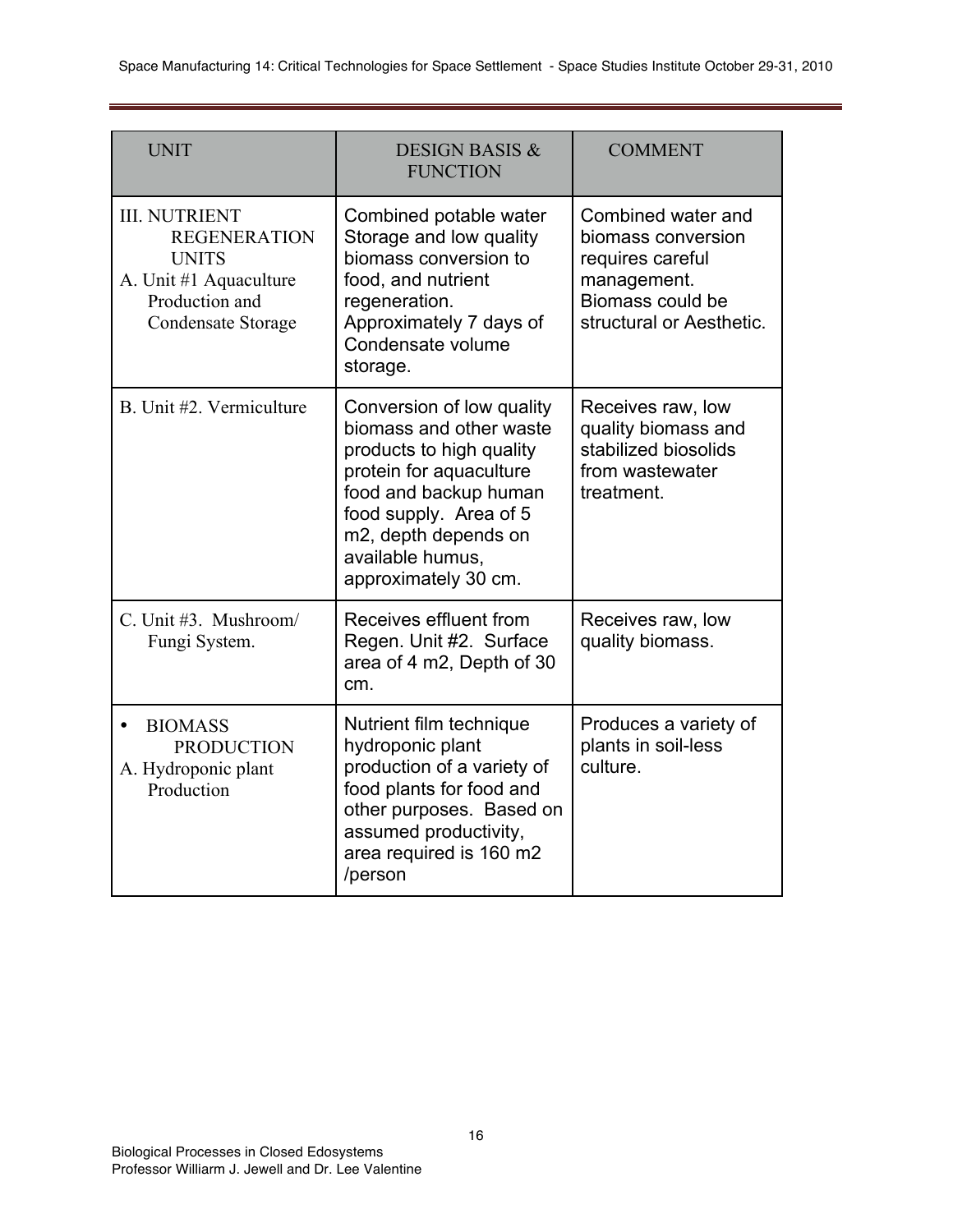| <b>UNIT</b>                                | <b>DESIGN BASIS &amp;</b><br><b>FUNCTION</b>                                                                                                                                                                                                        | <b>COMMENT</b>                                                                                      |
|--------------------------------------------|-----------------------------------------------------------------------------------------------------------------------------------------------------------------------------------------------------------------------------------------------------|-----------------------------------------------------------------------------------------------------|
| B. Nitrogen-fixing plant<br>production.    | Application of<br>hydroponic/soil-based<br>system. Alternatives<br>include algal film and /or<br>microbial system. Area<br>required at maximum N2<br>fixation rate reported for<br>crops at 0.2 g N/m2-d,<br>365 days per year is 100<br>m2/person. | A nitrogen fixing with<br>significant food<br>production potential is<br>specified.                 |
| C. Soil Synthesis                          | Refractory or<br>"deadlocked" material<br>accumulates in this unit<br>process. An area of 4 m2<br>is set aside for this<br>purpose.                                                                                                                 | Some natural<br>processes such as<br>seed propagation may<br>require soil-based<br>plant production |
| <b>V. BACKUP PLANT</b><br>PRODUCTION UNITS | A small area would provide<br>extreme secure area for<br>plant protection in case of<br>plant destruction<br>emergencies. This would be<br>less than $10 \text{ m}^2$ .                                                                             |                                                                                                     |

### **REFERENCES**

James M. Stephens. 2003. Document HS583. Horticultural Sciences Department, Cooperative Extension Service, Institute of Food and Agricultural Sciences, University of Florida, Gainesville FL 32611, EDIS Web Site at http://edis.ifas.ufl.edu.

Jewell, W. J. 2001. Sustainable Water in Closed Biosystems: Preliminary Design Considerations. In The High Frontier Conference XV. May 8, 2001.

Churchill, Suzanne, ed. *Introduction to Space Life Sciences.* Malabar, FL: Orbit Books/Krieger Publishing, 1997.

Eckart, Peter. *Spaceflight Life Support and Biospherics.* Torrance, CA: Microcosm Inc.;Dordrecht, Netherlands: Kluwer Academic, 1996.

Eckart, Peter. *The Lunar Base Handbook.* New York: McGraw-Hill, 1999.